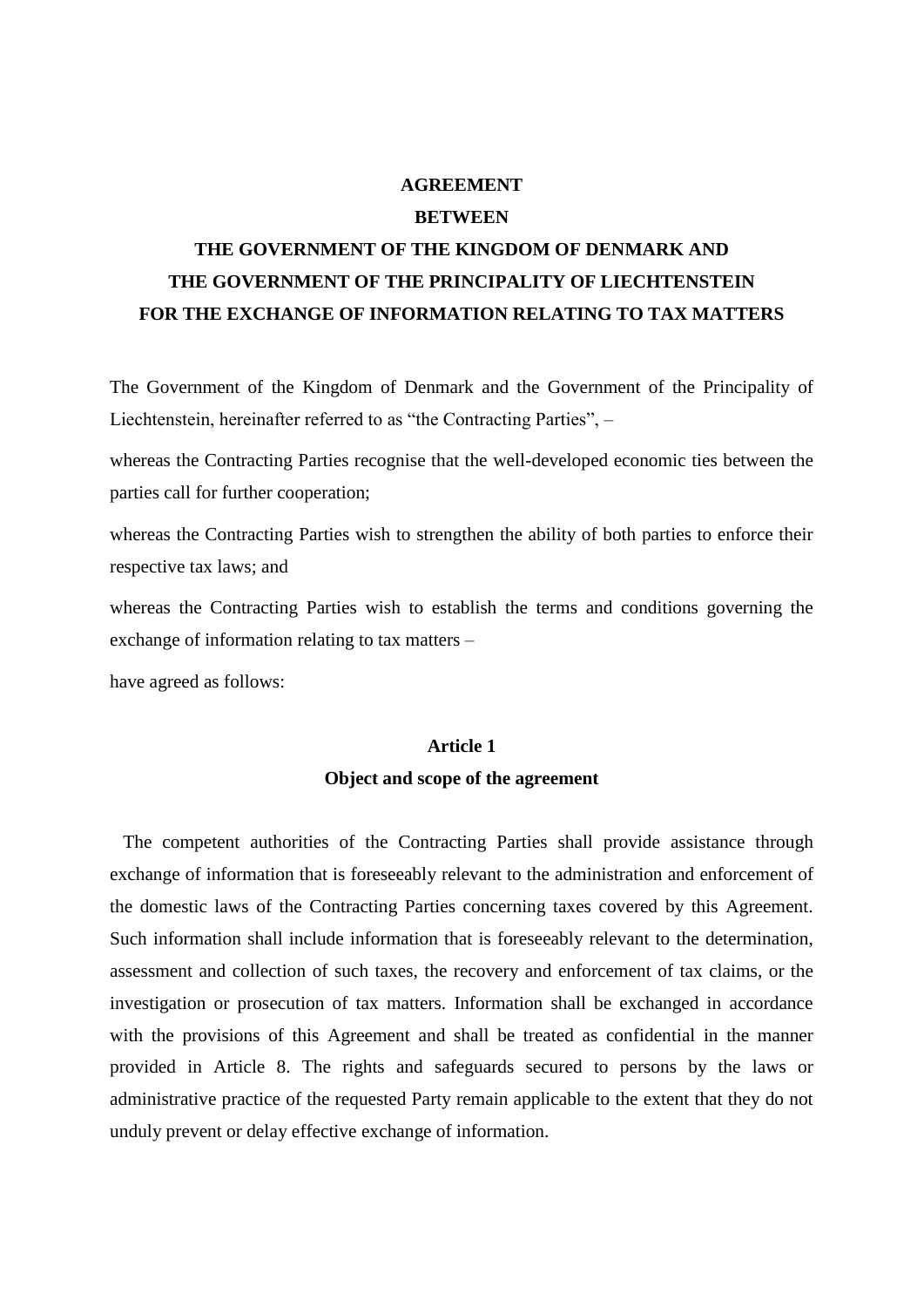# **Article 2**

### **Jurisdiction**

A requested Party is not obligated to provide information which is neither held by its authorities nor in the possession or control of persons who are within its territorial jurisdiction.

#### **Article 3**

### **Taxes covered**

1. This Agreement shall apply to taxes of every kind and description imposed in the Contracting Parties.

2. This Agreement shall also apply to any identical or substantially similar taxes imposed after the date of signature of the Agreement in addition to or in place of the existing taxes. The competent authorities of the Contracting Parties shall notify each other of any substantial changes to the taxation and related information gathering measures covered by the Agreement.

### **Article 4 Definitions**

1. For the purposes of this Agreement, unless otherwise defined:

a) the term "Contracting Party" means Denmark or Liechtenstein as the context requires;

b) the term "Liechtenstein" means the Principality of Liechtenstein, and, when used in a geographical sense, the area in which the tax laws of the Principality of Liechtenstein apply;

c) the term "Denmark" means the Kingdom of Denmark including any area outside the territorial sea of Denmark which in accordance with international law has been or may hereafter be designated under Danish laws as an area within which Denmark may exercise sovereign rights with respect to the exploration and exploitation of the natural resources of the sea-bed or its subsoil and the superjacent waters and with respect to other activities for the exploration and economic exploitation of the area; the term does not comprise the Faroe Islands and Greenland;

d) the term "competent authority" means: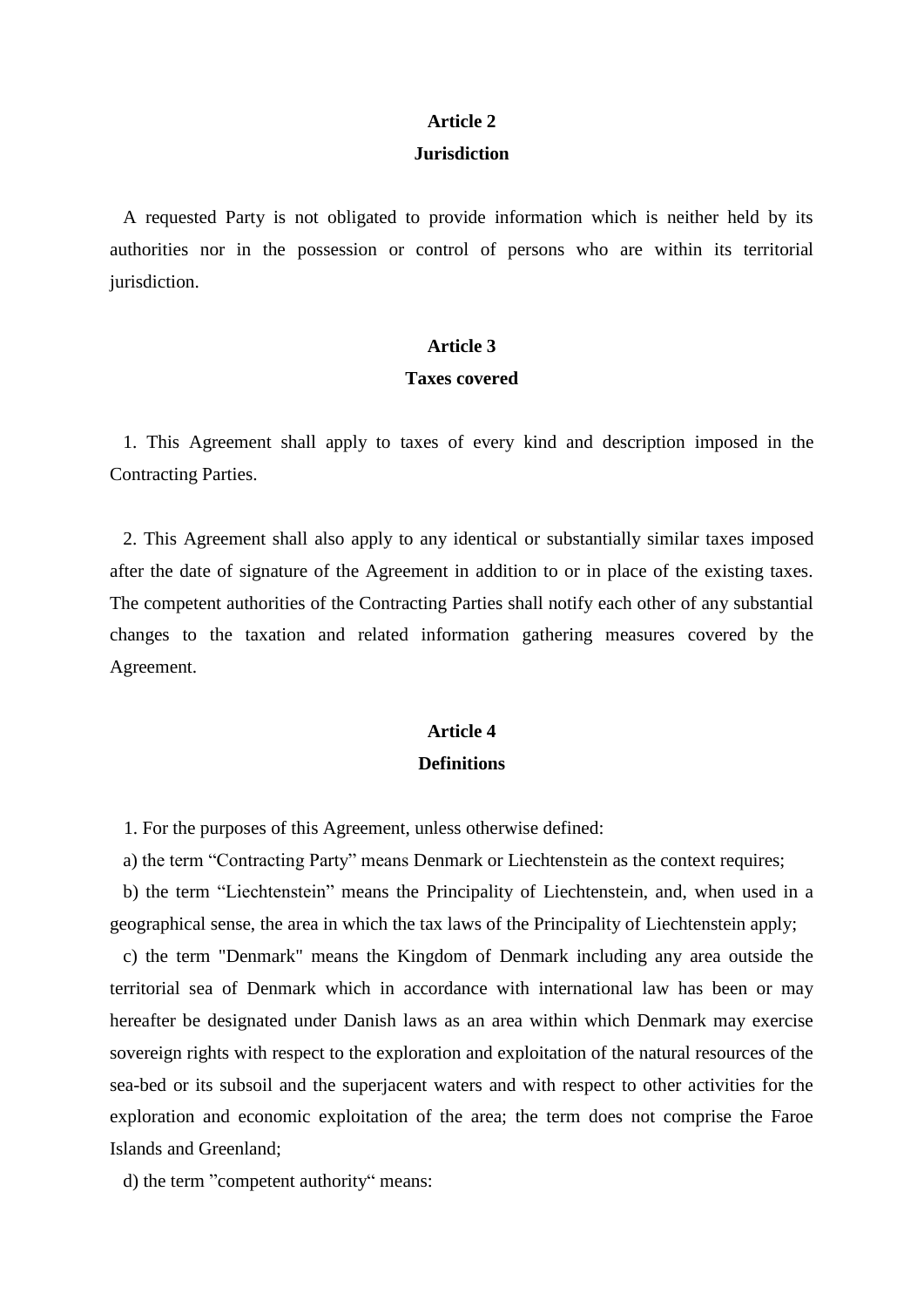(i) in Liechtenstein, the Government of the Principality of Liechtenstein or its authorised representative;

(ii) in Denmark, the Minister for Taxation or his authorized representative;

e) the term "person" includes an individual, a company and any other body of persons;

f) the term "company" means any body corporate or any entity that is treated as a body corporate for tax purposes;

g) the term "publicly traded company" means any company whose principal class of shares is listed on a recognised stock exchange provided its listed shares can be readily purchased or sold by the public. Shares can be purchased or sold "by the public" if the purchase or sale of shares is not implicitly or explicitly restricted to a limited group of investors;

h) the term "principal class of shares" means the class or classes of shares representing a majority of the voting power and value of the company;

i) the term "recognised stock exchange" means any stock exchange agreed upon by the competent authorities of the Contracting Parties;

j) the term "collective investment fund or scheme" means any pooled investment vehicle, irrespective of legal form. The term "public collective investment fund or scheme" means any collective investment fund or scheme provided the units, shares or other interests in the fund or scheme can be readily purchased, sold or redeemed by the public. Units, shares or other interests in the fund or scheme can be readily purchased, sold or redeemed "by the public" if the purchase, sale or redemption is not implicitly or explicitly restricted to a limited group of investors;

k) the term "tax" means any tax to which the Agreement applies;

l) the term "applicant Party" means the Contracting Party requesting information;

m) the term "requested Party" means the Contracting Party requested to provide information;

n) the term "information gathering measures" means laws and administrative or judicial procedures that enable a Contracting Party to obtain and provide the requested information;

o) the term "information" means any fact, statement or record in any form whatever.

2. As regards the application of this Agreement at any time by a Contracting Party, any term not defined therein shall, unless the context otherwise requires, have the meaning that it has at that time under the law of that Party, any meaning under the applicable tax laws of that Party prevailing over a meaning given to the term under other laws of that Party.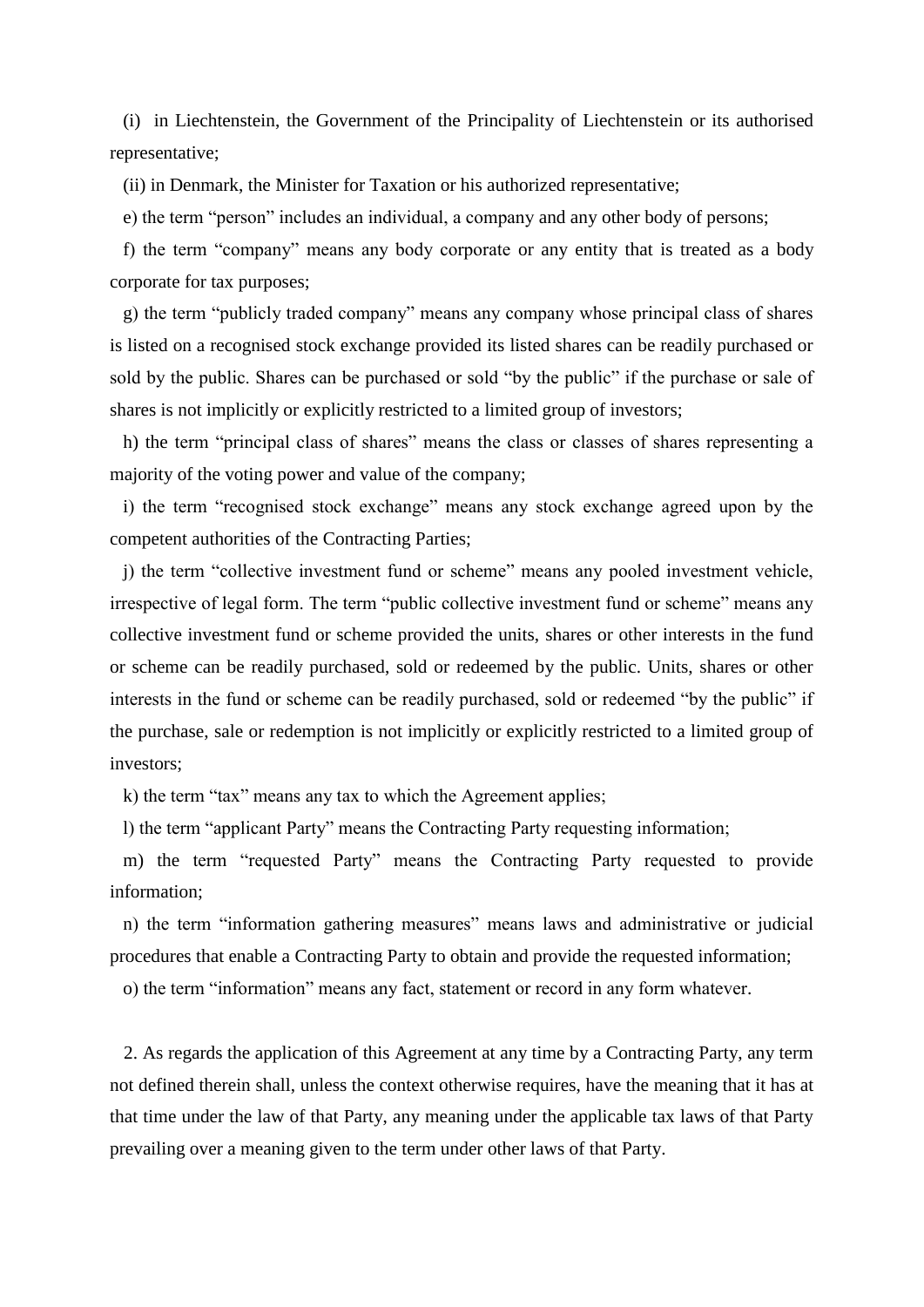#### **Article 5**

#### **Exchange of Information upon Request**

1. The competent authority of the requested Party shall provide upon request of the applicant Party information for the purposes referred to in Article 1. Such information shall be exchanged without regard to whether the conduct being investigated would constitute a crime under the laws of the requested Party if such conduct occurred in the requested Party.

2. If the information in the possession of the competent authority of the requested Party is not sufficient to enable it to comply with the request for information, that Party shall use all relevant information gathering measures to provide the applicant Party with the information requested, notwithstanding that the requested Party may not need such information for its own tax purposes.

3. If specifically requested by the competent authority of the applicant Party, the competent authority of the requested Party shall provide information under this Article, to the extent allowable under its domestic laws, in the form of depositions of witnesses and authenticated copies of original records.

4. Each Contracting Party shall ensure that its competent authorities for the purposes specified in Article 1 of the Agreement, have the authority to obtain and provide upon request:

a) information held by banks, other financial institutions, and any person acting in an agency or fiduciary capacity including nominees and trustees;

b) information regarding the ownership of companies, partnerships and other persons, including,

(i) within the constraints of Article 2, ownership information on all such persons in an ownership chain;

(ii) in the case of trusts, information on settlors, trustees and beneficiaries; and in the case of foundations, information on founders, members of the foundation council and beneficiaries.

Further, this Agreement does not create an obligation on the Contracting Parties to obtain or provide ownership information with respect to publicly traded companies or public collective investment funds or schemes unless such information can be obtained without giving rise to disproportionate difficulties.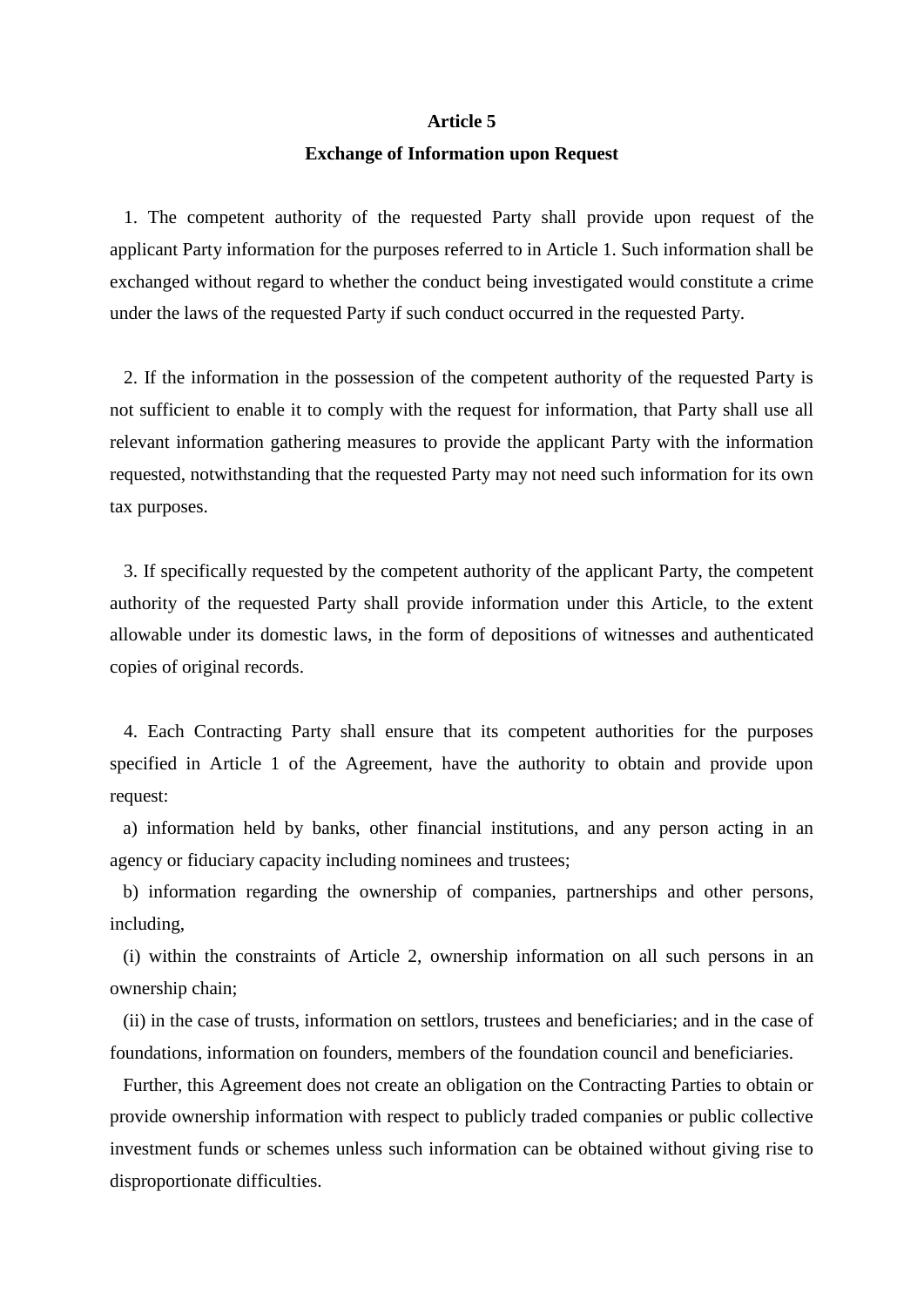5. The competent authority of the applicant Party shall formulate the request with the greatest detail possible and shall provide the following information to the competent authority of the requested Party when making a request for information under the Agreement to demonstrate the foreseeable relevance of the information to the request:

a) the identity of the person under examination or investigation;

b) the taxable period for which the information is sought;

c) a statement of the information sought including its nature and the form in which the applicant Party wishes to receive the information from the requested Party;

d) the matter with respect to which the information is sought;

e) grounds for believing that the information requested is held in the requested Party or is in the possession or control of a person within the jurisdiction of the requested Party;

f) to the extent known, the name and address of any person believed to be in possession of the requested information;

g) a statement that the request is in conformity with the law and administrative practices of the applicant Party, that if the requested information was within the jurisdiction of the applicant Party then the competent authority of the applicant Party would be able to obtain the information under the laws of the applicant Party or in the normal course of administrative practice and that it is in conformity with this Agreement; and

h) a statement that the applicant Party has pursued all means available in its own territory to obtain the information, except those that would give rise to disproportionate difficulties.

6. The competent authority of the requested Party shall forward the requested information as promptly as possible to the applicant Party. To ensure a prompt response, the competent authority of the requested Party shall:

a) Confirm receipt of a request in writing to the competent authority of the applicant Party and shall notify the competent authority of the applicant Party of deficiencies in the request, if any, within 60 days of the receipt of the request.

b) If the competent authority of the requested Party has been unable to obtain and provide the information within 90 days of receipt of the request, including if it encounters obstacles in furnishing the information or it refuses to furnish the information, it shall immediately inform the applicant Party, explaining the reason for its inability, the nature of the obstacles or the reasons for its refusal.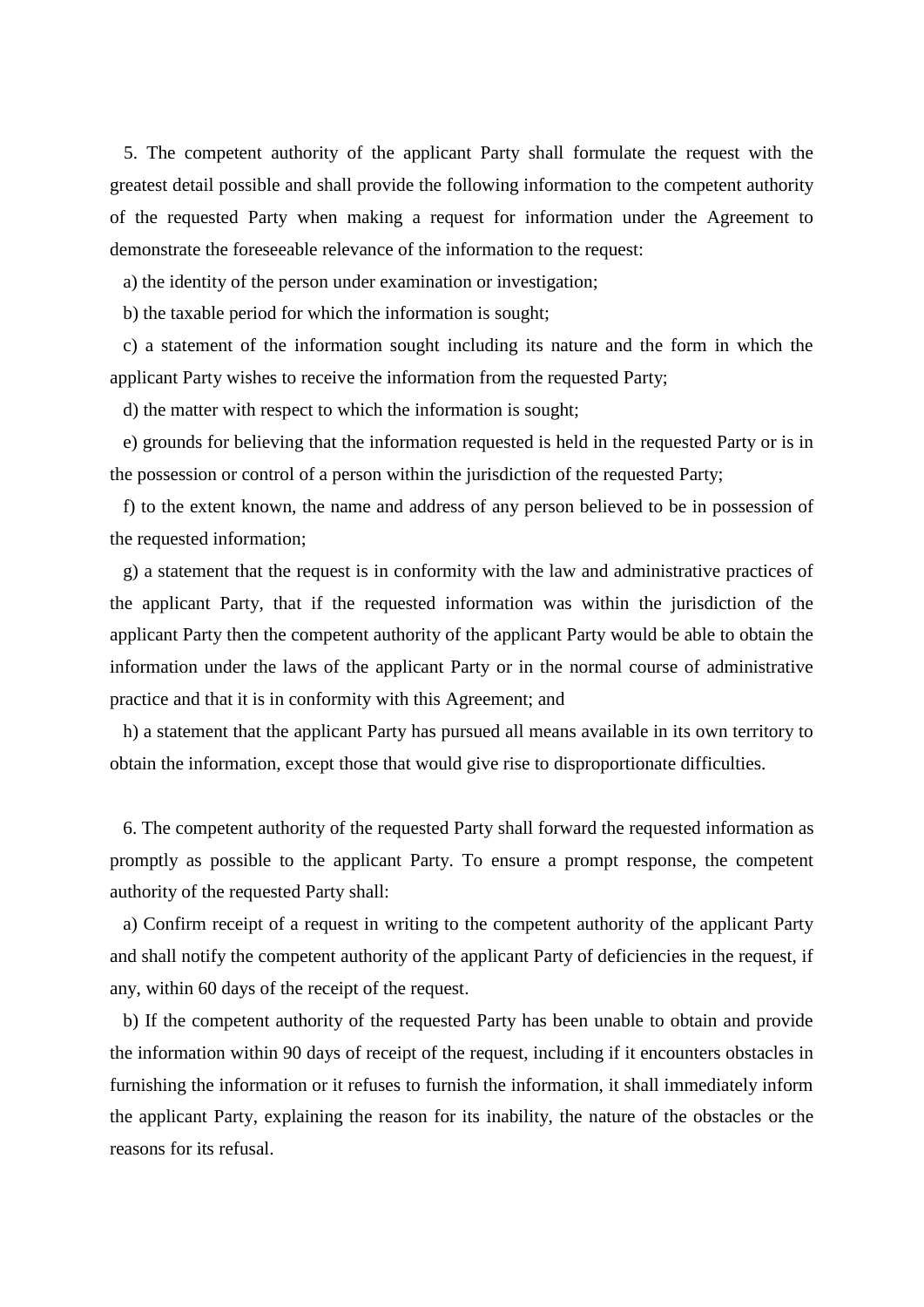### **Article 6 Tax Examinations Abroad**

1. By reasonable notice given in advance, the applicant Party may request that the requested Party allows representatives of the competent authority of the applicant Party to enter the territory of the requested Party, to the extent permitted under the law of the last-mentioned Party, to interview individuals and examine records with the written consent of the persons concerned. The competent authority of the second-mentioned Party shall notify the competent authority of the first-mentioned Party of the time and place of the meeting with the individuals concerned.

2. At the request of the competent authority of one Contracting Party, the competent authority of the other Contracting Party may allow representatives of the competent authority of the first-mentioned Party to be present at the appropriate part of a tax examination in the second-mentioned Party.

3. If the request referred to in paragraph 2 is acceded to, the competent authority of the Contracting Party conducting the examination shall, as soon as possible, notify the competent authority of the other Party about the time and place of the examination, the authority or official designated to carry out the examination and the procedures and conditions required by the first-mentioned Party for the conduct of the examination. All decisions with respect to the conduct of the tax examination shall be made by the Party conducting the examination.

### **Article 7 Possibility of Declining a Request**

1. The requested Party shall not be required to obtain or provide information that the applicant Party would not be able to obtain under its own laws or in the normal course of its administrative practice for purposes of the administration or enforcement of its own tax laws or in response to a valid request made in similar circumstances from the requested Party under this Agreement. The competent authority of the requested Party may decline to assist where the request is not made in conformity with this Agreement.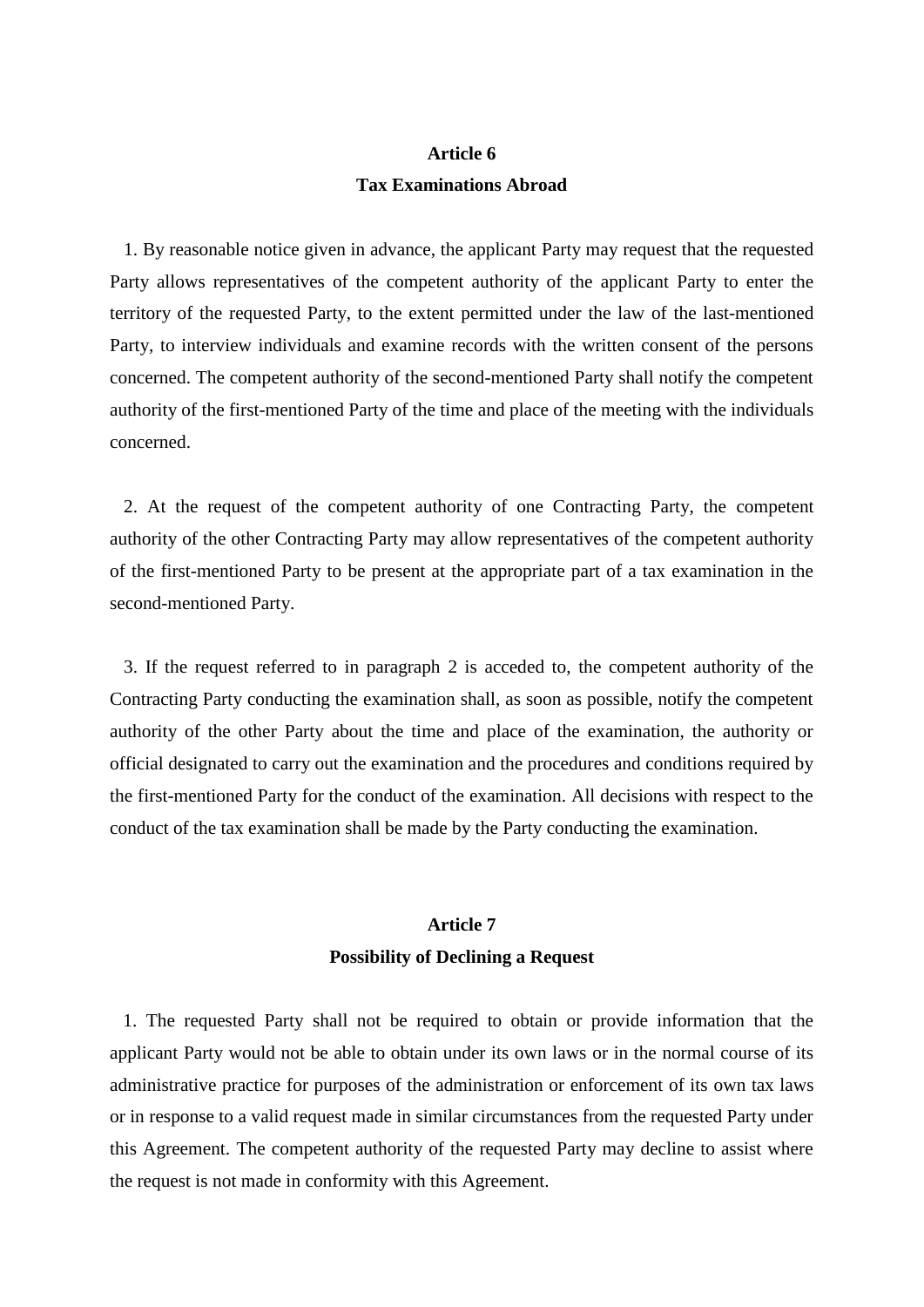2. The provisions of this Agreement shall not impose on a Contracting Party the obligation to supply information which would disclose any trade, business, industrial, commercial or professional secret or trade process. Notwithstanding the foregoing, information of the type referred to in paragraph 4 of Article 5 shall not be treated as such a secret or trade process merely because it meets the criteria in that paragraph.

3. The provisions of this Agreement shall not impose on a Contracting Party the obligation to obtain or provide information, which would reveal confidential communications between a client and an attorney, solicitor or other admitted legal representative where such communications are:

a) produced for the purposes of seeking or providing legal advice or

b) produced for the purposes of use in existing or contemplated legal proceedings.

4. The requested Party may decline a request for information if the disclosure of the information would be contrary to public policy (ordre public).

5. A request for information shall not be refused on the ground that the tax claim giving rise to the request is disputed.

6. The requested Party may decline a request for information if the information is requested by the applicant Party to administer or enforce a provision of the tax law of the applicant Party, or any requirement connected therewith, which discriminates against a national of the requested Party as compared with a national of the applicant Party in the same circumstances.

### **Article 8 Confidentiality**

Any information provided and received by a Contracting Party under this Agreement shall be treated as confidential and may be disclosed only to persons or authorities (including courts and administrative bodies) in the jurisdiction of the Contracting Party concerned with the assessment or collection of, the enforcement or prosecution in respect of, or the determination of appeals in relation to, the taxes covered by this Agreement. Such persons or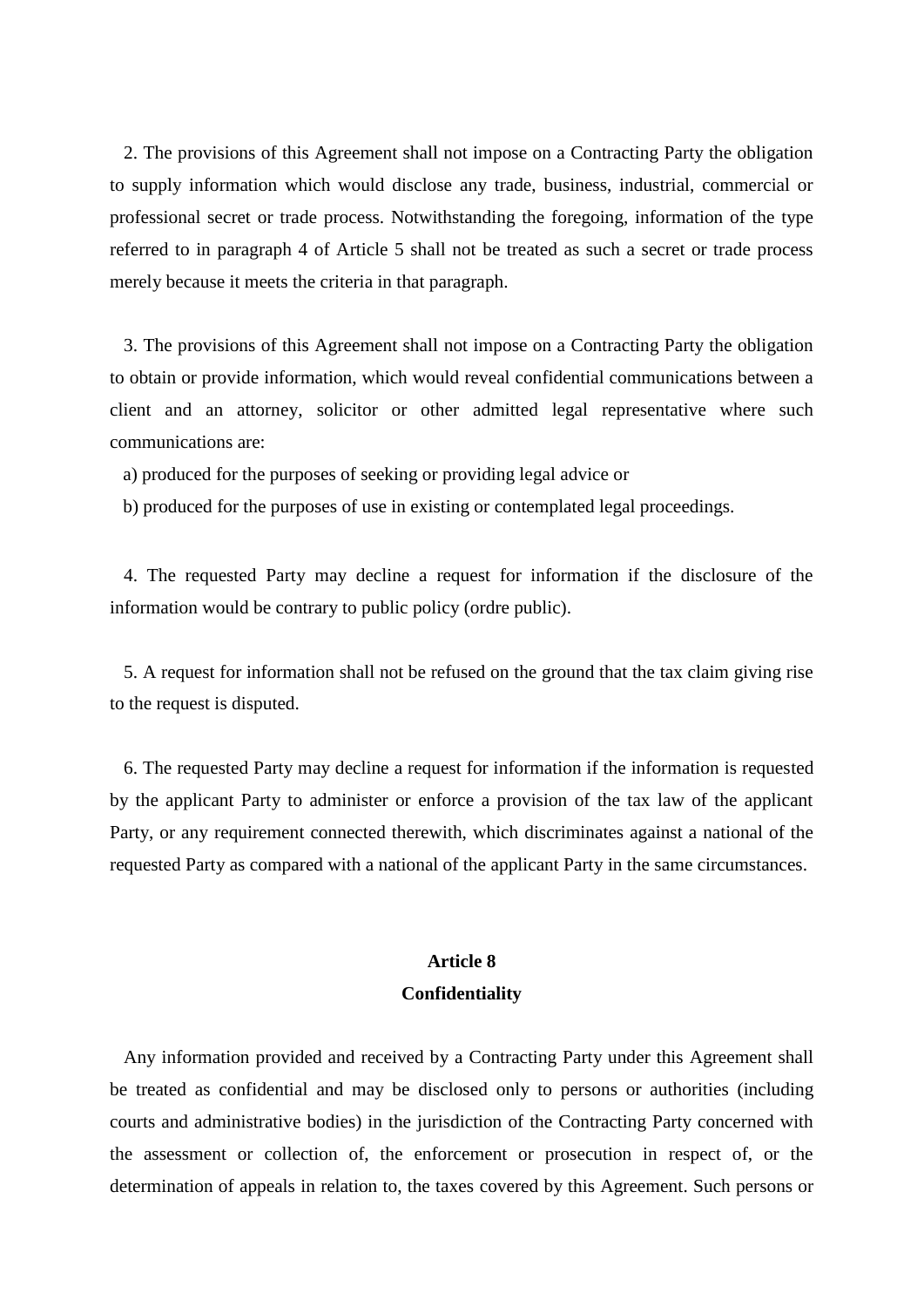authorities shall use such information only for such purposes. They may disclose the information in public court proceedings or in judicial decisions. The information may not be disclosed to any other person or entity or authority or any other jurisdiction, State or sovereign territory not party to this Agreement without the express written consent of the competent authority of the requested Party.

### **Article 9**

#### **Costs**

1. Unless the competent authorities of the Contracting Parties otherwise agree, ordinary costs incurred in providing assistance under this Agreement shall be borne by the requested Party.

2. Unless the competent authorities of the Contracting Parties otherwise agree, extraordinary costs incurred in providing assistance or implementing procedures related to this Agreement shall be borne by the applicant Party, as applicable. Such extraordinary costs shall include, for example, any costs incurred in providing assistance to the extent that such assistance requires engaging external advisers in connection with litigation or otherwise.

3. Where the requested Party considers that extraordinary costs will be incurred, the competent authority of the requested Party shall consult with the competent authority of the applicant Party before taking further steps to provide the assistance sought.

### **Article 10 Mutual agreement procedure**

1. Where difficulties or doubts arise between the Contracting Parties regarding the implementation or interpretation of this Agreement, the respective competent authorities shall endeavour to resolve the matter by mutual agreement.

2. In addition to the agreements referred to in paragraph 1, the competent authorities of the Contracting Parties may mutually agree on the procedures to be used under this Agreement.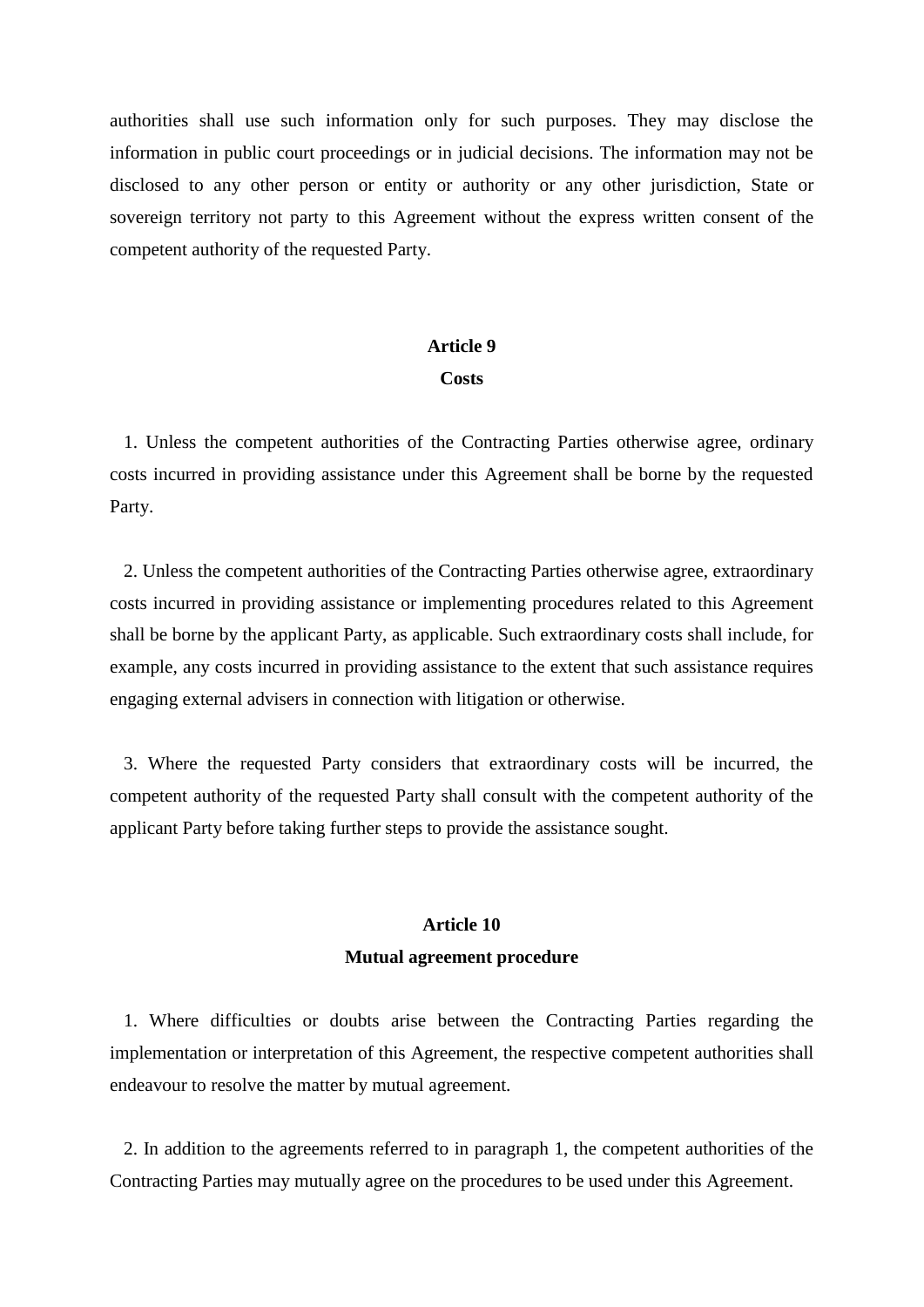3. The competent authorities of the Contracting Parties may communicate with each other directly for purposes of reaching agreement under this Article.

#### **Article 11**

#### **Protocol**

The attached Protocol shall form an integral part of this Agreement.

#### **Article 12**

### **Implementation Legislation**

The Contracting Parties shall enact any legislation necessary to comply with, and give effect to, the terms of this Agreement.

### **Article 13 Entry into Force**

1. Each of the Contracting Parties shall notify the other in writing of the completion of the procedures required by its law for the entry into force of this Agreement. The Agreement shall enter into force on the thirtieth day after the receipt of the later of these notifications.

2. Upon the date of entry into force, this Agreement shall have effect for all requests made but only in respect of taxable periods beginning on or after January 1, 2011.

### **Article 14 Termination**

1. This Agreement shall remain in force until terminated by a Contracting Party. Either Contracting Party may terminate the Agreement, through diplomatic channels, by giving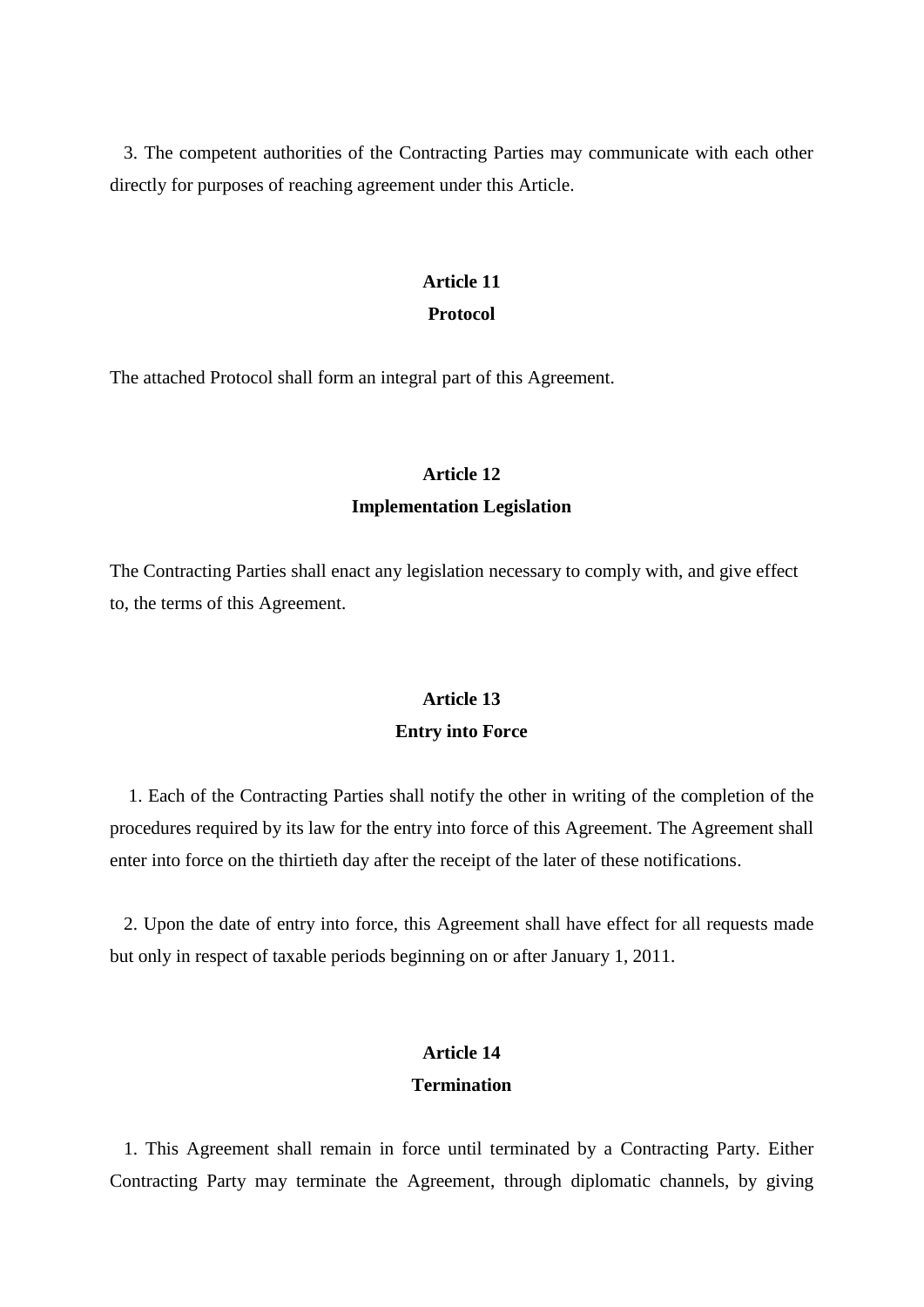written notice of termination to the other Contracting Party. In such case, the Agreement shall cease to have effect on the first day of the month following the end of the period of six months after the date of receipt of notice of termination by the other Contracting Party.

2. In the event of termination, both Contracting Parties shall remain bound by the provisions of Article 8 with respect to any information obtained under this Agreement.

In witness whereof the undersigned being duly authorised thereto have signed the Agreement.

Done at Paris, this …… day of December 2010, in duplicate in the English language.

For the Government of Formula Covernment of the Government of the Formula Covernment of the Formula Covernment of the Sovernment of the Sovernment of the Sovernment of the Sovernment of the Sovernment of the Sovernment of

The Kingdom of Denmark Principality of Liechtenstein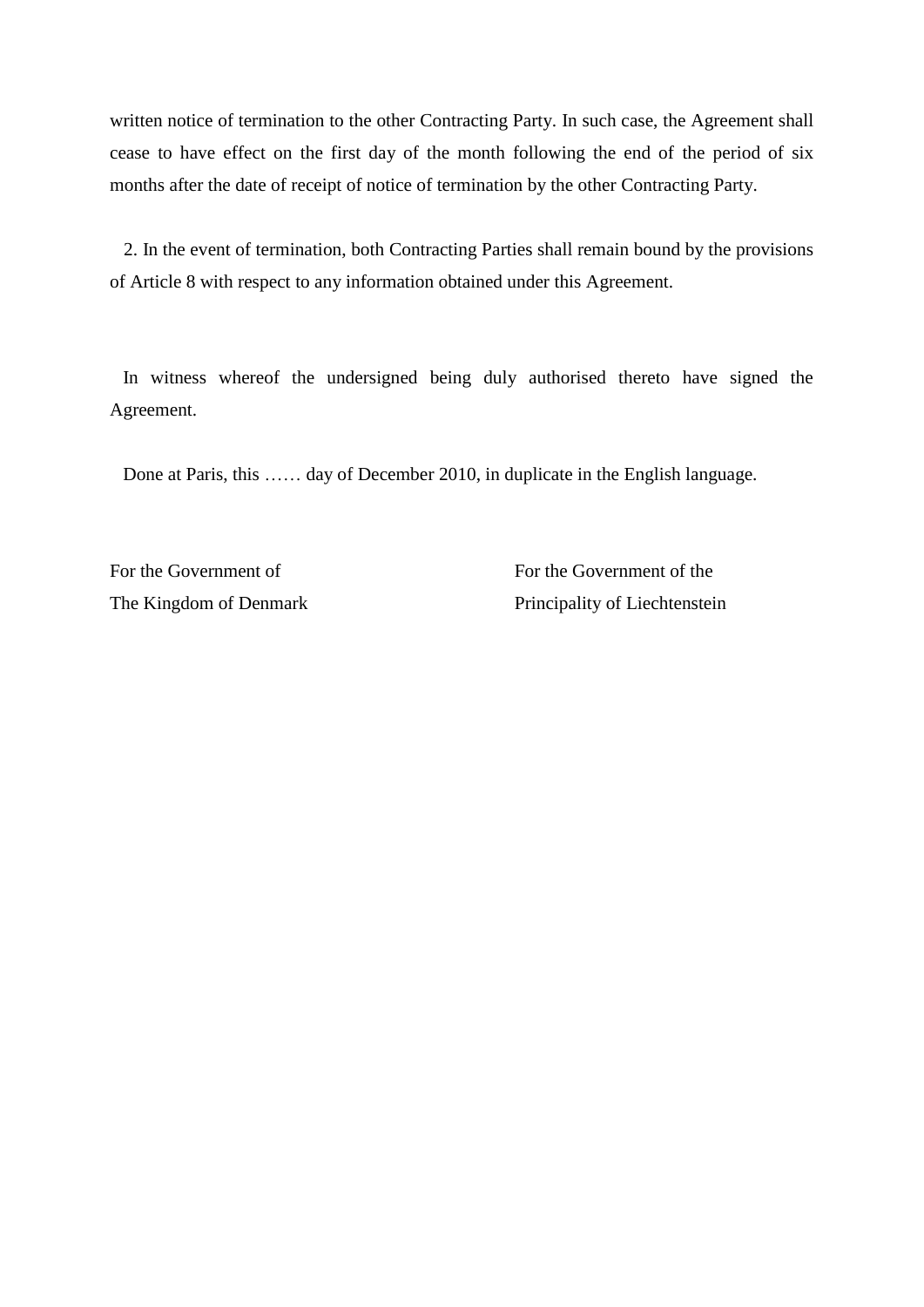### **PROTOCOL**

*to the Agreement between the Government of the Kingdom of Denmark and the Government of the Principality of Liechtenstein for the exchange of information relating to tax matters*

On the occasion of the signing of the Agreement between the Government of the Kingdom of Denmark and the Government of the Principality of Liechtenstein (the "Contracting Parties") for the exchange of information relating to tax matters (herinafter referred to as "the Agreement"), the Contracting Parties have agreed upon the following provisions, which shall form an integral part of the Agreement:

1. With respect to subparagraph (a) of paragraph 5 of Article 5, it is understood that it is not necessary to provide the name of the taxpayer in order to define its identity, if this identity can be determined from equivalent elements.

2. Formal communications, including requests for information, made in connection with or pursuant to the provisions of the Agreement will be in writing directly between the competent authorities.

3. With respect to subparagraph (e) of paragragh 1 of Article 4, it is understood that the term "person" includes a dormant inheritance.

4. With respect to subparagraph (f) of paragraph 1 of Article 4, it is understood that the term "company" includes also foundations, establishments ("Anstalten"), trusts and special asset endowments.